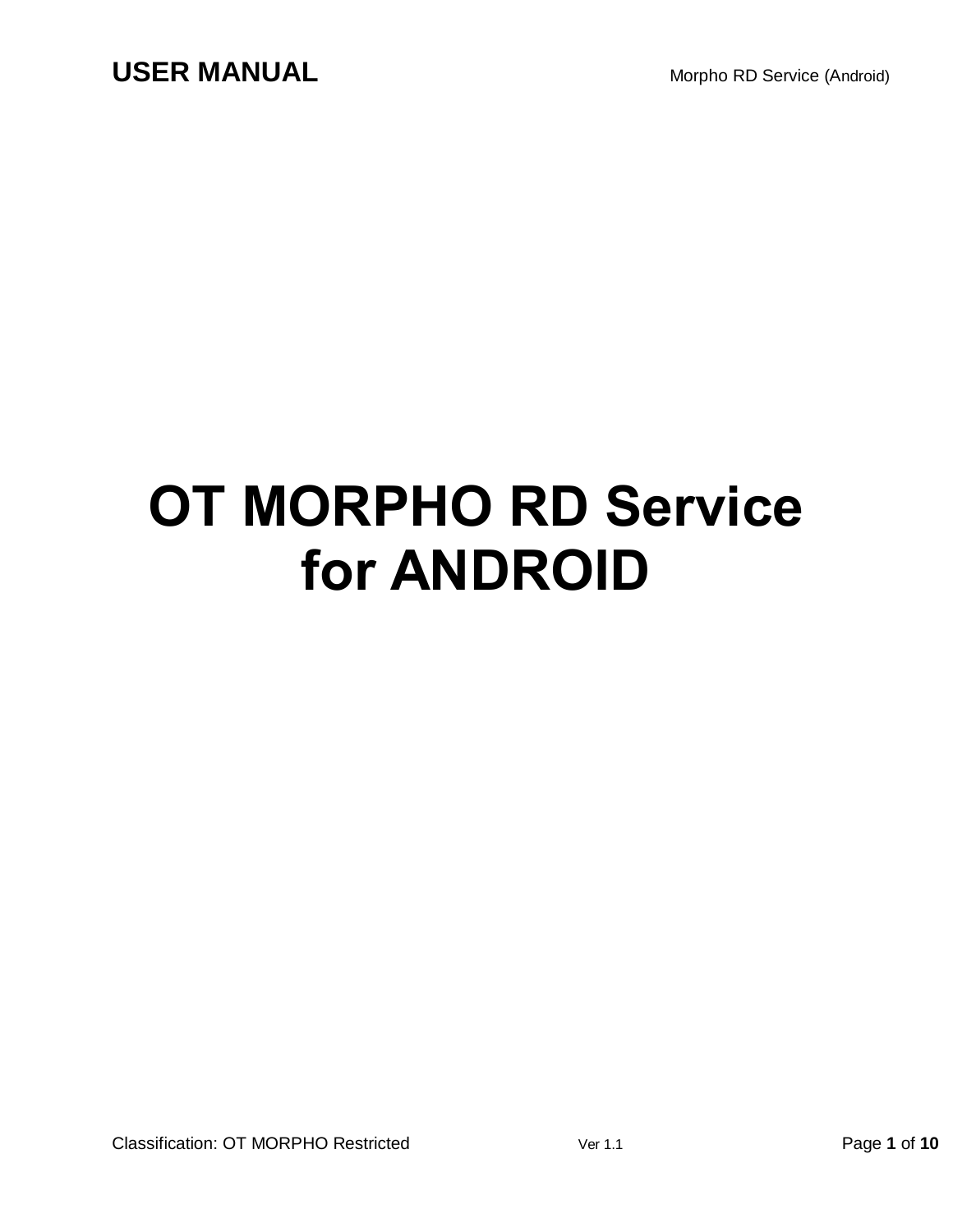## **USER MANUAL**

## **Table of Contents**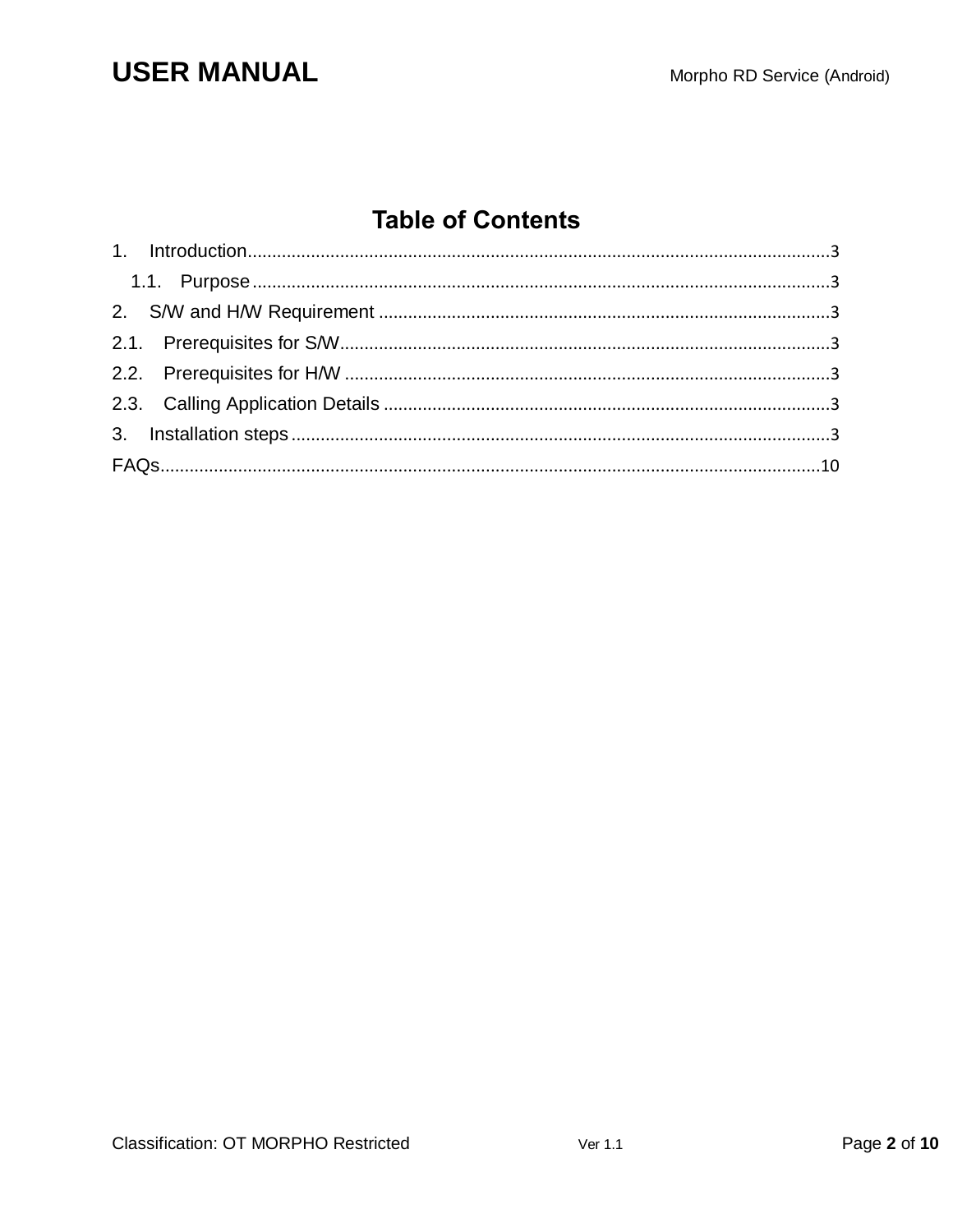#### <span id="page-2-1"></span><span id="page-2-0"></span>**1. Introduction**

#### *1.1. Purpose*

Purpose of the document is to provide general idea of Morpho RD Service for Android application.

#### <span id="page-2-3"></span><span id="page-2-2"></span>**2. S/W and H/W Requirement**

#### **2.1. Prerequisites for S/W**

Android Smart phone having OS version from 4.4 to above versions till date

#### <span id="page-2-4"></span>**2.2. Prerequisites for H/W**

MSO1300 E, MSO1300 E2, MSO1300 E3 Fingerprint Sensor Device OTG enabled mobile

#### <span id="page-2-5"></span>**2.3. Calling Application Details**

AUA/KUA client application. For example client like Idea, Reliance Jio etc.

#### <span id="page-2-6"></span>**3. Installation steps**

Customer needs Android OS base Smartphone. The Android OS version should be 4.4 (Kitkat) or above. Firstly Customer open Smartphone then: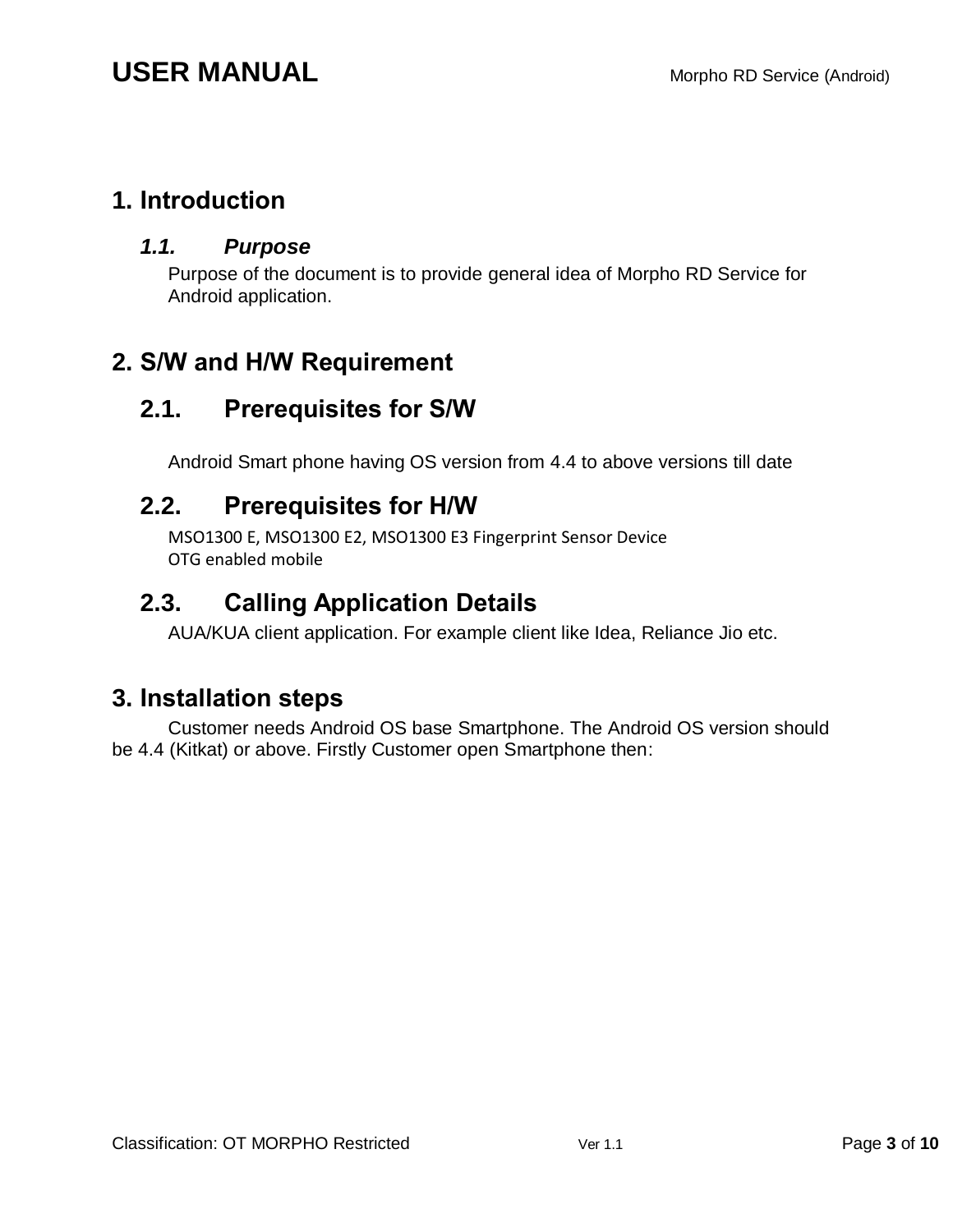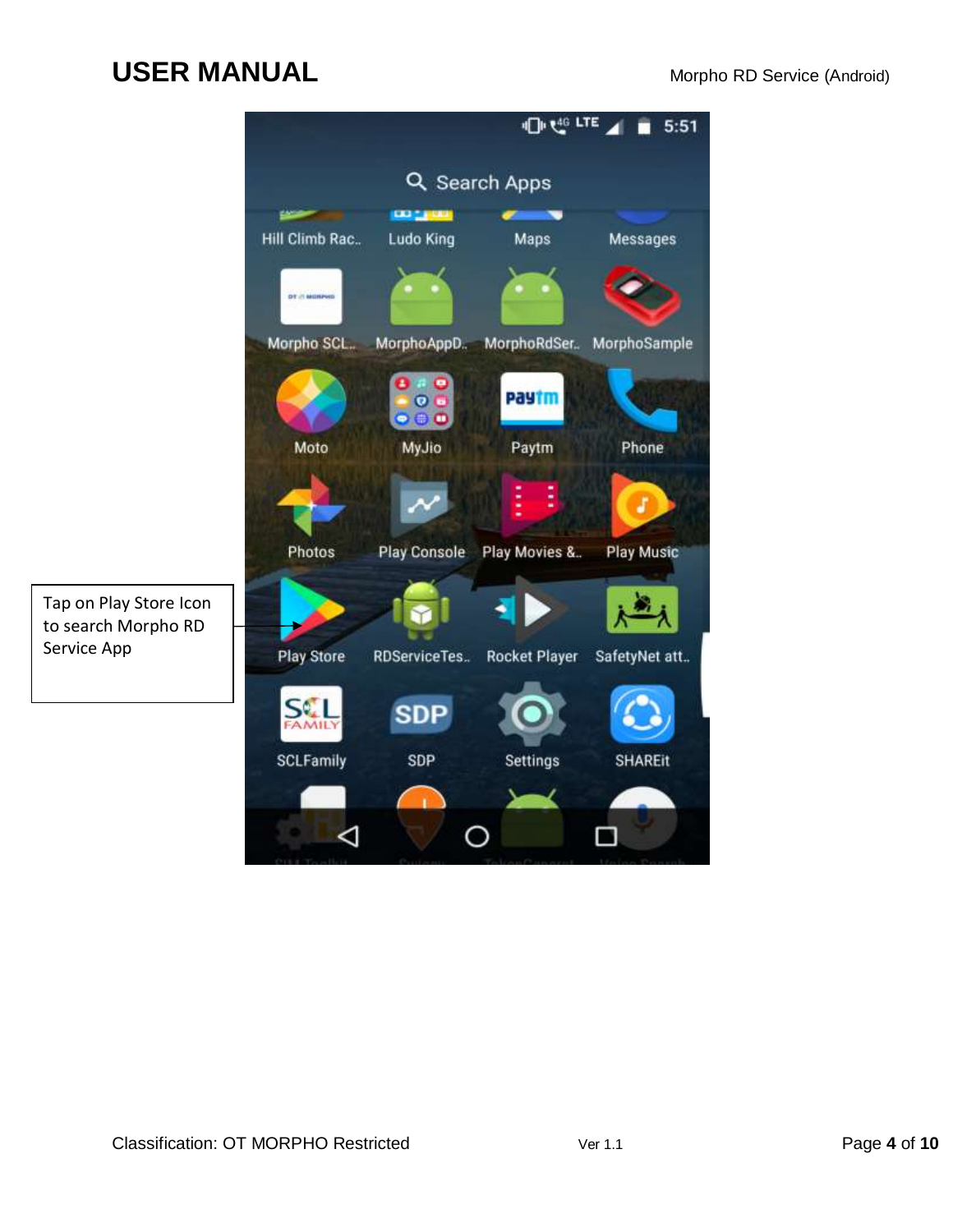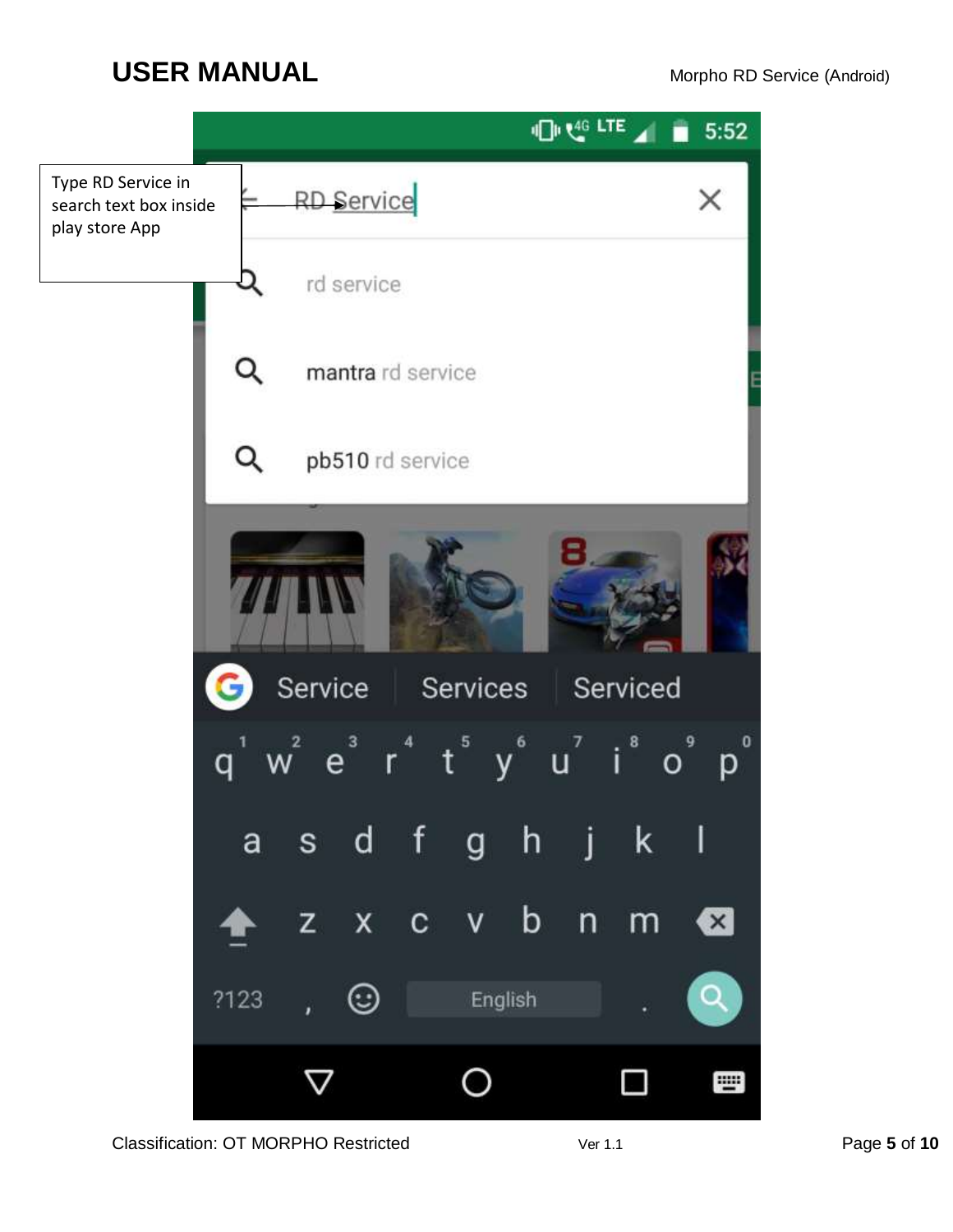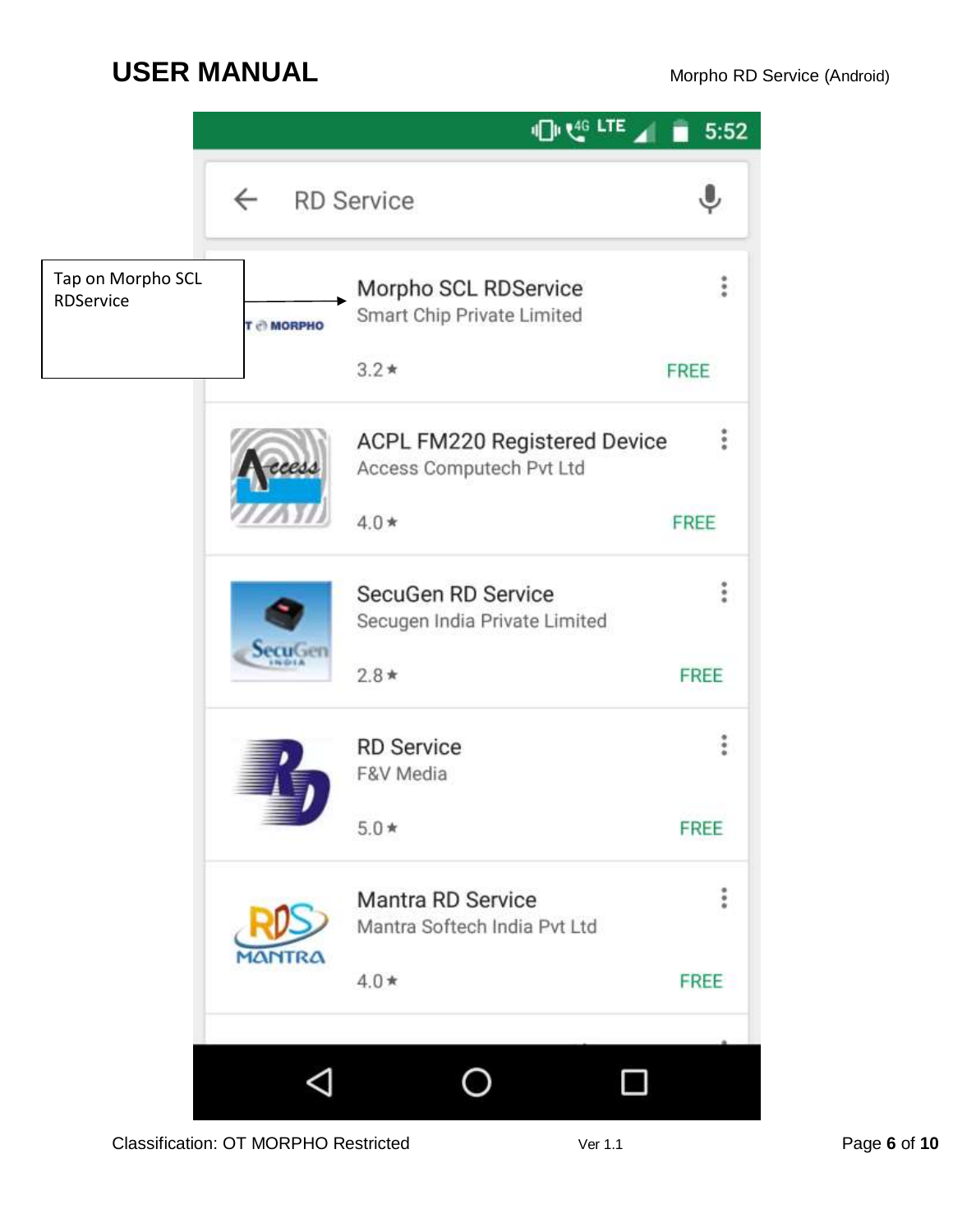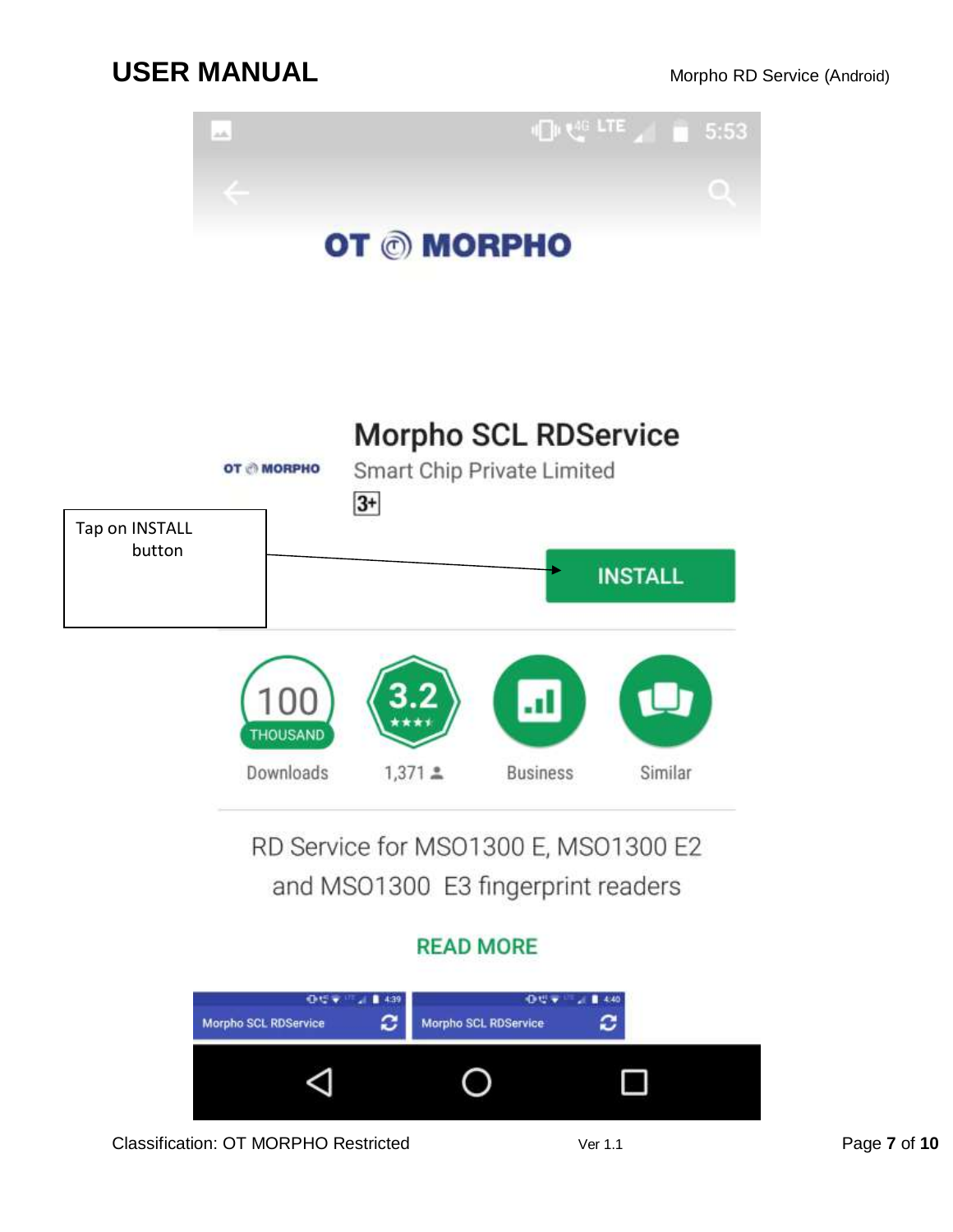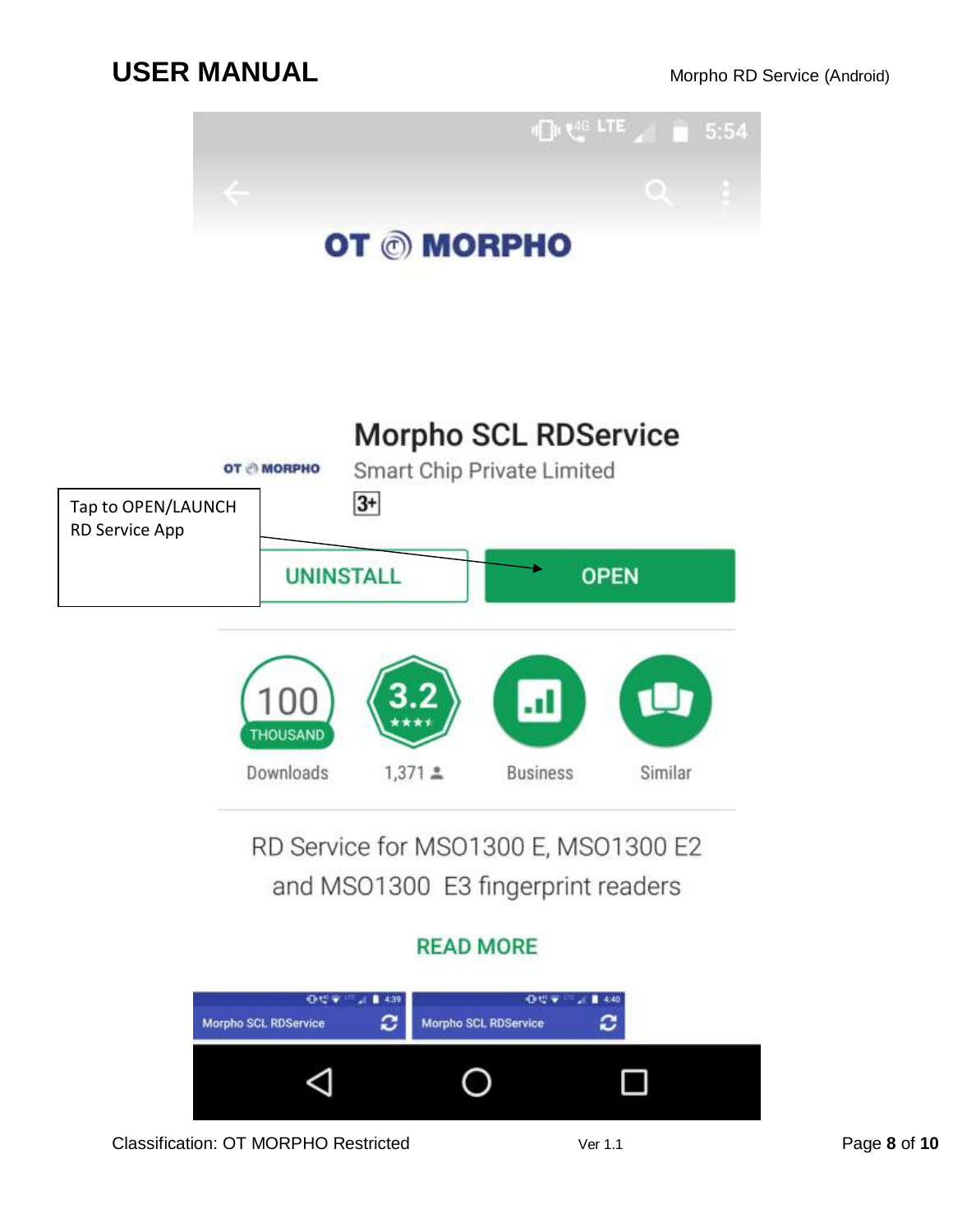





RD Service powered by: Smart Chip Pvt. Ltd.